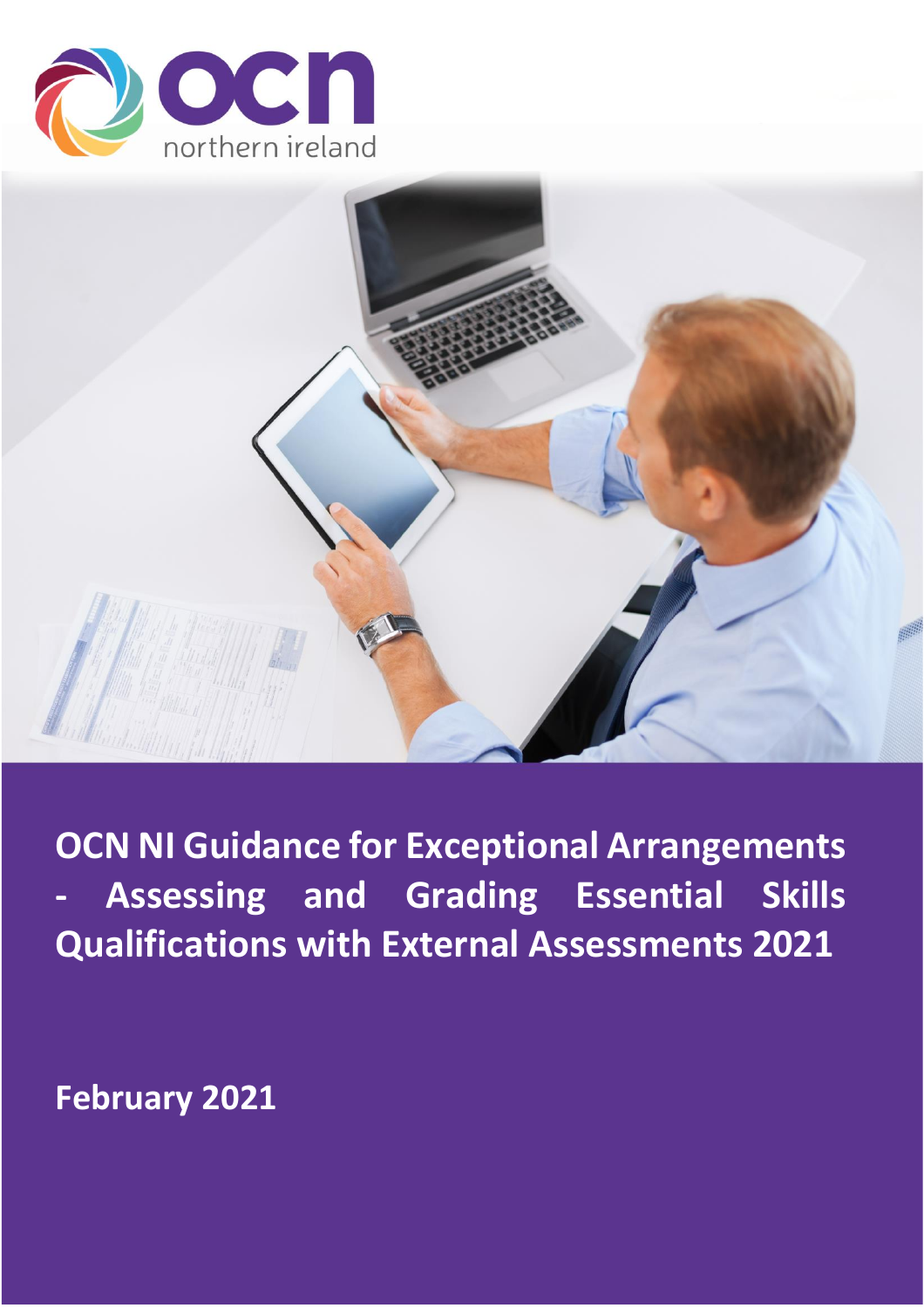

# **Contents**

| Which Learners will receive Centre Determined Achieved/Not Achieved Grades?5 |  |
|------------------------------------------------------------------------------|--|
|                                                                              |  |
|                                                                              |  |
|                                                                              |  |
|                                                                              |  |
|                                                                              |  |
|                                                                              |  |
|                                                                              |  |
|                                                                              |  |
|                                                                              |  |
|                                                                              |  |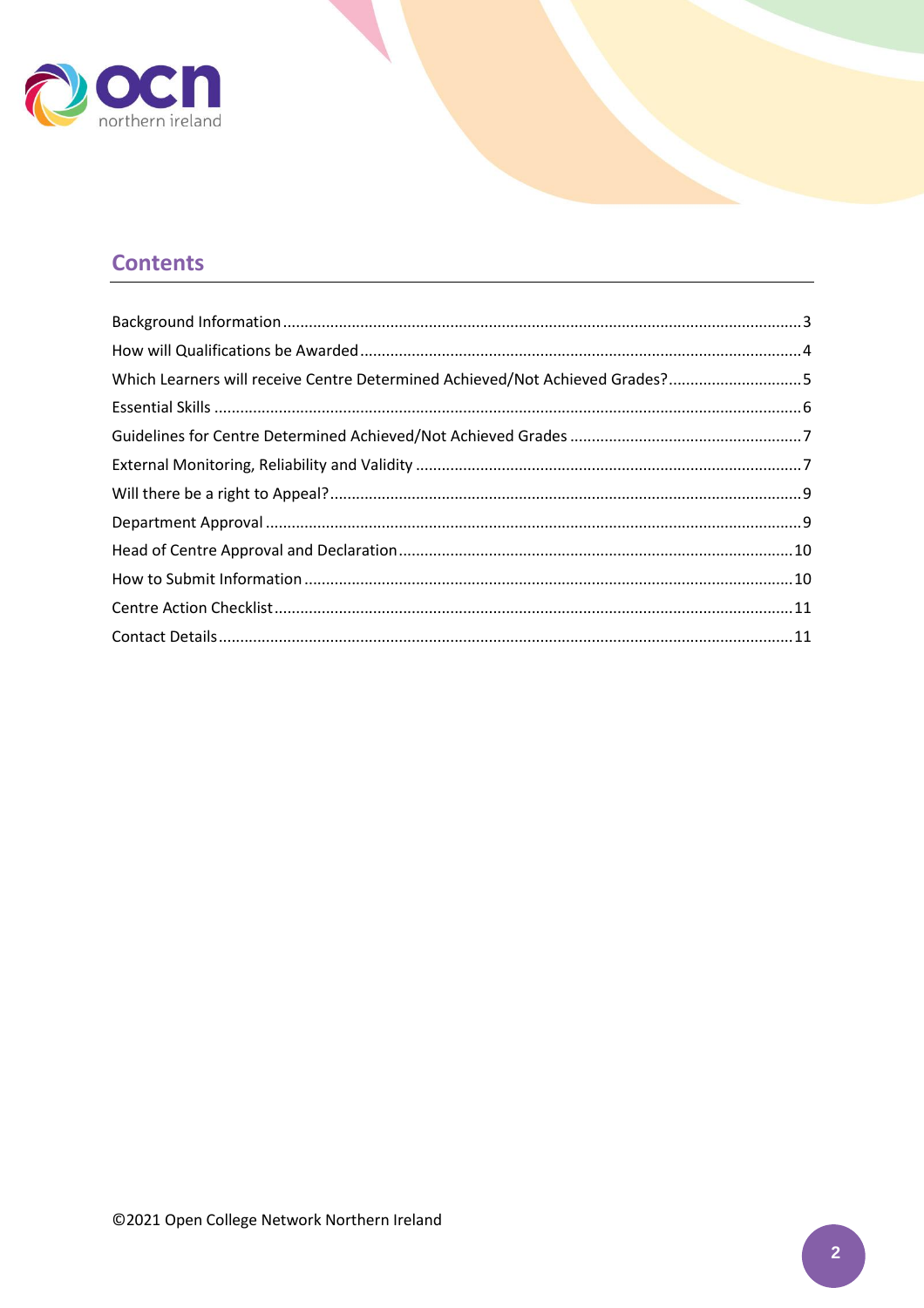

# <span id="page-2-0"></span>**Background Information**

The impact of the Covid-19 pandemic on education and learning from March 2020, which was characterised by the government's response to qualification delivery and awarding has been significant. Coronavirus lockdown restrictions in Northern Ireland were extended to the 1 $^{\rm st}$  April 2021.

The Summer Guidance 2020 (Calculated Assessment Grades) window closed in September 2020 and new autumn 2020 guidance was prepared and approved by the Qualifications Regulators. OCN NI has been recommending this guidance to centres to help mitigate disruption to teaching, learning and assessments so that, as far as possible, Learners taking VTQs and 'other general' qualifications, have the opportunity to receive a fair result and are not disadvantaged by the longer term impacts of the pandemic.

OCN NI has been working hard to ensure that our guidance and arrangements supporting mitigations are compliant with the new regulatory framework which will operate between  $1<sup>st</sup>$  March and  $31<sup>st</sup>$ August 2021 so that the range of mitigations and adaptations will enable fair and robust assessment and awarding. In relation to Essential Skills, DfE Minister, Diane Dodds has announced that external exams will be cancelled after 28<sup>th</sup> February 2021 and replaced with a "teacher judgement approach, based upon suitable evidence."

Over the past few weeks the qualifications regulators in Northern Ireland, England, and Wales have been working closely with awarding organisations, government departments, and the wider sector to agree a new framework of extraordinary measures. This new framework will be based, as far as possible, on the 7 principles of the new interim regulatory framework that all students and other Learners taking such qualifications should, wherever possible, receive a result that fairly reflects the work that they have put in and their level of attainment, and is robustly assessed using teacher assessed judgements using reliable sources of evidence.

Having reviewed the new guidance set by the qualifications regulators, OCN NI has produced this guidance document to help our centres come to appropriate judgements in line with the policy set out above. Our priority is to ensure that Essential Skills Learners receive fair and robust results over the coming months that reflect their efforts to date and allow for due consideration of progression pathways, whether that be to study further or enter employment.

This document addresses Essential Skills NI qualifications provided by OCN NI. The information is provided in the context of the most up-to-date advice for educational settings provided by the Department of Education and HSC Public Health Agency and is compliant with DfE direction and CCEA Regulation guidance.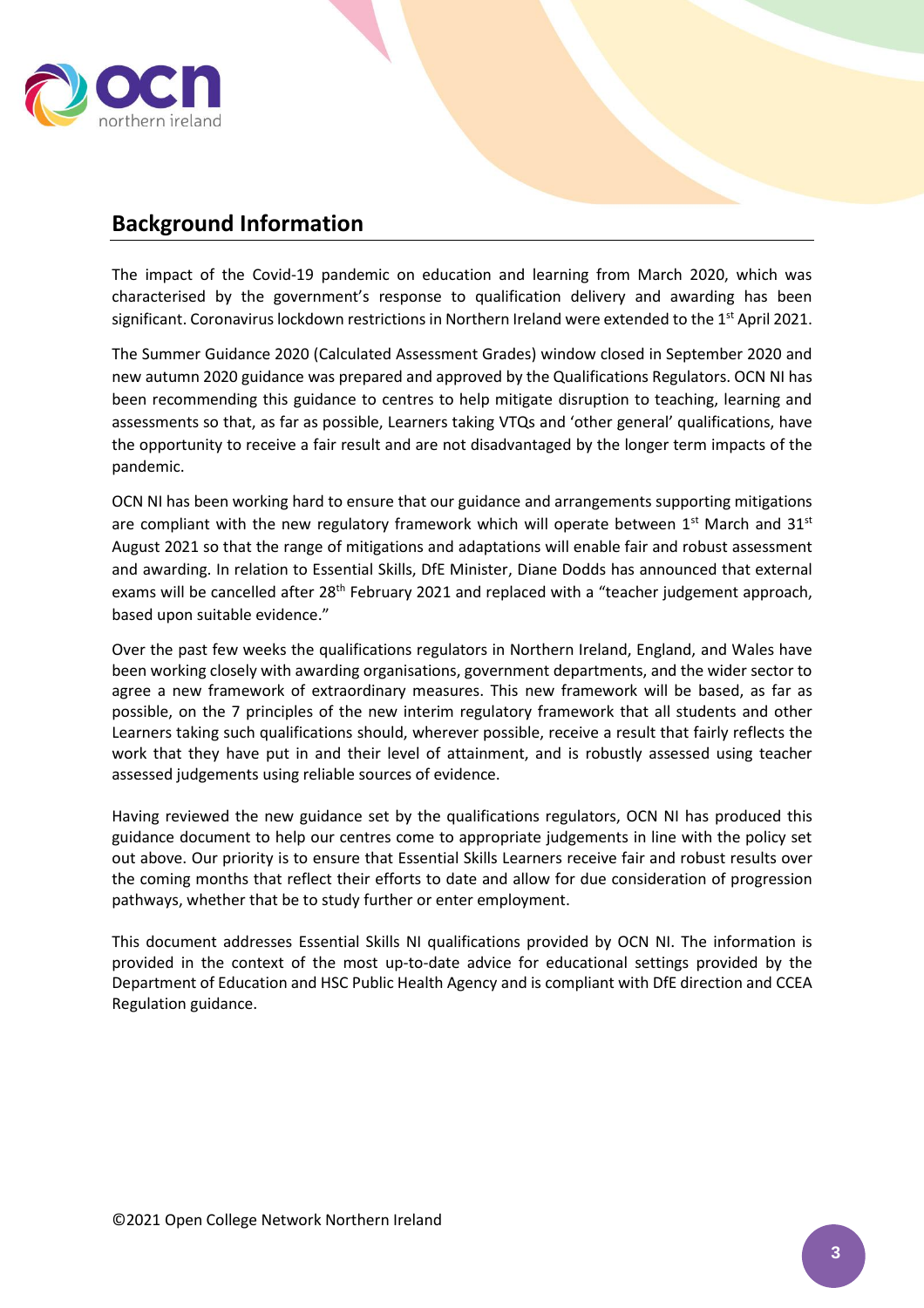

# <span id="page-3-0"></span>**How will Qualifications be Awarded**

Essential Skills NI qualifications are taken by a wide range of Learners, including apprentices, and play an important role in supporting progression to both further study and to and through employment. The NI qualifications regulator has agreed that these qualifications should be treated in a way that recognises the need for 'fair and robust' awarding (Minister Diane Dodds 8<sup>th</sup> January 2021). Learners will be awarded an Achieved/Not Achieved grade on the basis of a Centre Determined Grades (CDG) approach, based on trusted evidence. External moderation will be carried out to ensure that the evidence supporting judgements is consistent with the standard. (See detailed guidance below).

Qualifications that fall in scope of this guidance *i.e.* those that are assessed externally via on demand examination:

- Level 1 Certificate in Essential Skills Application of Number
- Level 1 Certificate in Essential Skills Communication (Reading & Writing)
- Level 2 Certificate in Essential Skills Application of Number
- Level 2 Certificate in Essential Skills Communication (Reading & Writing)

#### **Note**: **Speaking and Listening should be completed and assessed using the adaptations guidance document provided in October 2020** <https://bit.ly/2ZISSgI>

Qualifications that fall out of scope of this guidance *i.e.* those that are assessed internally and create a portfolio of evidence fall under OCN NI general VTQ guidance:

- Entry Level Certificate in Essential Skills Adult Literacy
- Entry Level Certificate in Essential Skills Adult Numeracy
- Level 1 Certificate in Essential Skills ICT
- Level 2 Certificate in Essential Skills ICT

#### **The period when Essential Skills examinations will not take place is 1st March 2021 to 31st August 2021 therefore, Learners will be awarded by examination until 28th February 2021 when examinations will cease and be replaced by alternative assessment.**

Centre determined Achieved/Not Achieved Grades will draw appropriately on a range of trusted evidence which will be outlined below but will require proof of delivery and progression. OCN NI guidance outlined in October 2020 (see link above) anticipated this by advising centres to **teachassess-bank/record** so that an effective evidential tracking of Learner progress could be easily identified and would clearly support teacher judgements. The current guidance incorporates the 'tracking of Learner progress' and clearly adheres to the Minister's term 'trusted sources of evidence'. Therefore, Learners who have been on the Essential Skills learning journey to reach exam readiness (which now translates to 'a competent level confirming achievement') can be awarded.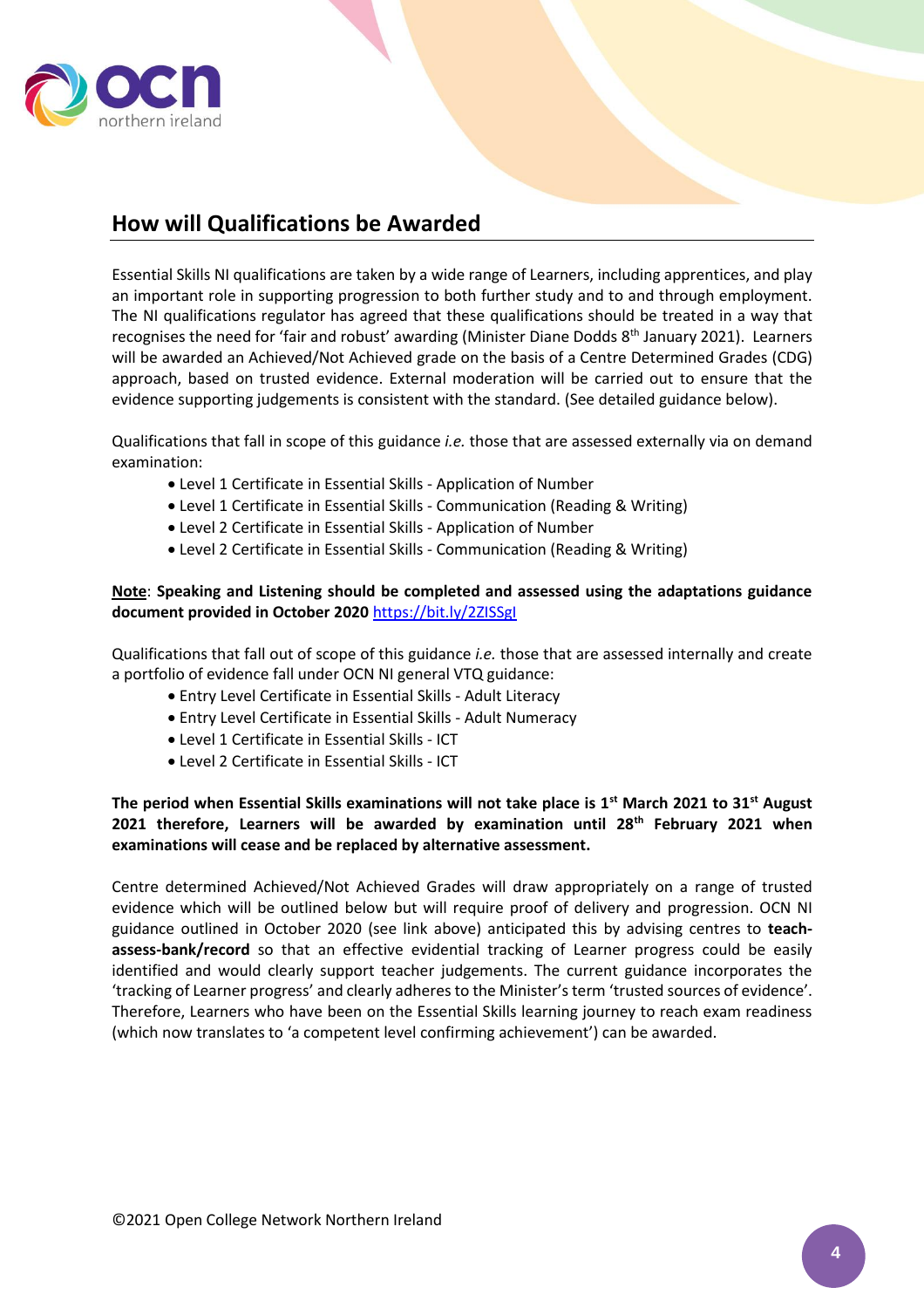

Centre Determined Grades (CDGs) must be based on trusted sources of evidence and OCN NI has detailed the criteria and sources of evidence that must be in place before a centre can submit a claim for certification. Any centre determined grade will be based on a range of evidence held by the school, college or training provider. OCN NI will externally moderate submissions for achievement and certficiation from all centres by randomly sampling Learner evidence. This will be done remotely and centres are required to support this process to enable certification to be completed.

OCN NI will co-operate with centres in accessing Learner evidence remotely in compliance with PHA and Covid-19 requirements. **CCEA Regulation have stated that if centres submit a result after 30th June 2021, they are required to have a contact person available during the summer period, so that at all times requested evidence can be accessed.**

In addition, OCN NI will use any centre determined grade, combined with other relevant information, to confirm the assessed Achieved/Not Achieved grade. It isimportant to ensure that, as far as possible, standards are maintained, such that everyone can continue to have confidence in the qualifications and they retain their currency. This lies behind the Minister's request for CDGs with trusted sources of evidence. Consequently, OCN NI will require sufficient evidence upon which to base awards. Centres should complete OCN NI's ES CDG Form which will be available to all centres in March (an evidence spreadsheet centres should complete to record all the evidence used in determining a grade). This should be emailed to [essentialskills@ocnni.org.uk.](mailto:essentialskills@ocnni.org.uk)

OCN NI will conduct external moderation and confirm certification. We are clear on the need for a rolling awarding process to meet the needs of Learners and centres and to ensure steady and consistent management without unnecessary bottlenecks in awarding. Therefore, centres should begin the process of assessing and grading where Learners will not be sitting an examination.

# <span id="page-4-0"></span>**Which Learners will receive Centre Determined Achieved/Not Achieved Grades?**

An Achieved/Not Achieved grade in Essential Skills should be determined for Learners who legitimately expected to take an Essential Skills examination between  $1<sup>st</sup>$  March 2021 and 31<sup>st</sup> August 2021, and for those Learners who could not take their planned external assessment during January/February 2021 for reasons outside of their control.

In line with CCEA Regulation's Awarding Guidance, centres are required to provide evidence authenticating candidate eligibility which can be confirmed by Awarding Organisations. An eligibility profile should include the following information:

- i. Date of Initial Assessment, Assessment level and Target level;
- ii. Details of the class / delivery model, day, time;
- iii. Total number of Guided Learning Hours attended including an indication if instruction was face-to-face or carried out remotely;
- iv. Tracking to indicate coverage of content/readiness to take examination; and
- v. Authentication indication Learner and Teacher signature, or electronic alternatives.

©2021 Open College Network Northern Ireland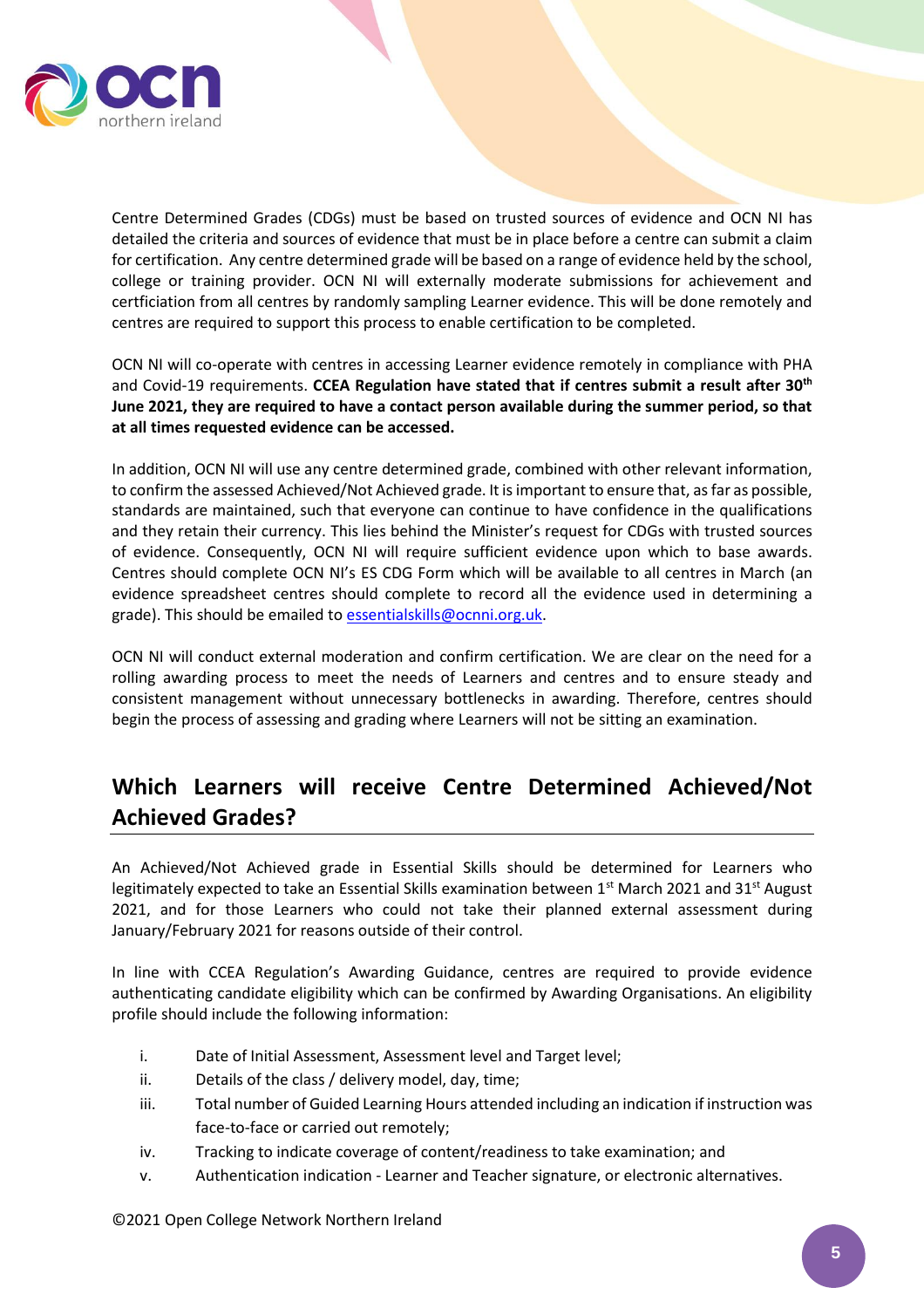

OCN NI is complying with regulatory guidance (7.3) which requires Awarding Organisations to take all reasonable steps to ensure that a result is determined by alternative arrangements leading to a centre determined grade, based upon suitable evidence. If there is insufficient evidence to meet CCEA Regulation requirements for the determination of a result through alternative arrangements Awarding Organisations must not award an Achieved grade, therefore OCN NI recommends that centres should submit CDGs clearly distinguishing between Achieved and Not Achieved Grades. Specific guidance on how to submit Centre Determined Grades will be provided in a separate document.

# <span id="page-5-0"></span>**Essential Skills**

The Essential Skills NI qualification suite has been included under this Vocational and Technical heading and in particular the designated approach to the Essential Skills Level 1 and 2 Application of Number and Communication qualifications which normally require an external examination.

A Grade (Achieved/Not Achieved) in Essential Skills should be determined for Learners who legitimately expected to take an Essential Skills examination between 1<sup>st</sup> March 2021 and 31<sup>st</sup> August 2021, and for those Learners who could not take their planned external assessment during January/February 2021 for reasons outside of their control.

The Minister has stated that while Essential Skills external assessments have been cancelled they have been replaced by Centre Determined Grades (CDGs) using a teacher judgement approach, based upon suitable evidence. OCN NI in adopting this approach will require centres to complete:

- i. Eligibility criteria listing
- ii. OCN NI Essential Skills workbook (including a list of formative evidence which reflects Learner progress and must be dated.)
- iii. Speaking and Listening (Communication Level 1 and Level 2)

There will be no requirement to send any supporting evidence to OCN NI with the submission. However, centres must retain Learner evidence and appropriate records of this work (including any material listed as trusted sources of evidence) for External Moderation by OCN NI.

As the OCN NI qualification for Essential Skills Information and Communication Technology (ICT) is a portfolio-based qualification please see **The OCN NI Centre Guidance - VTQ Assessments 2021** for guidance on submitting results.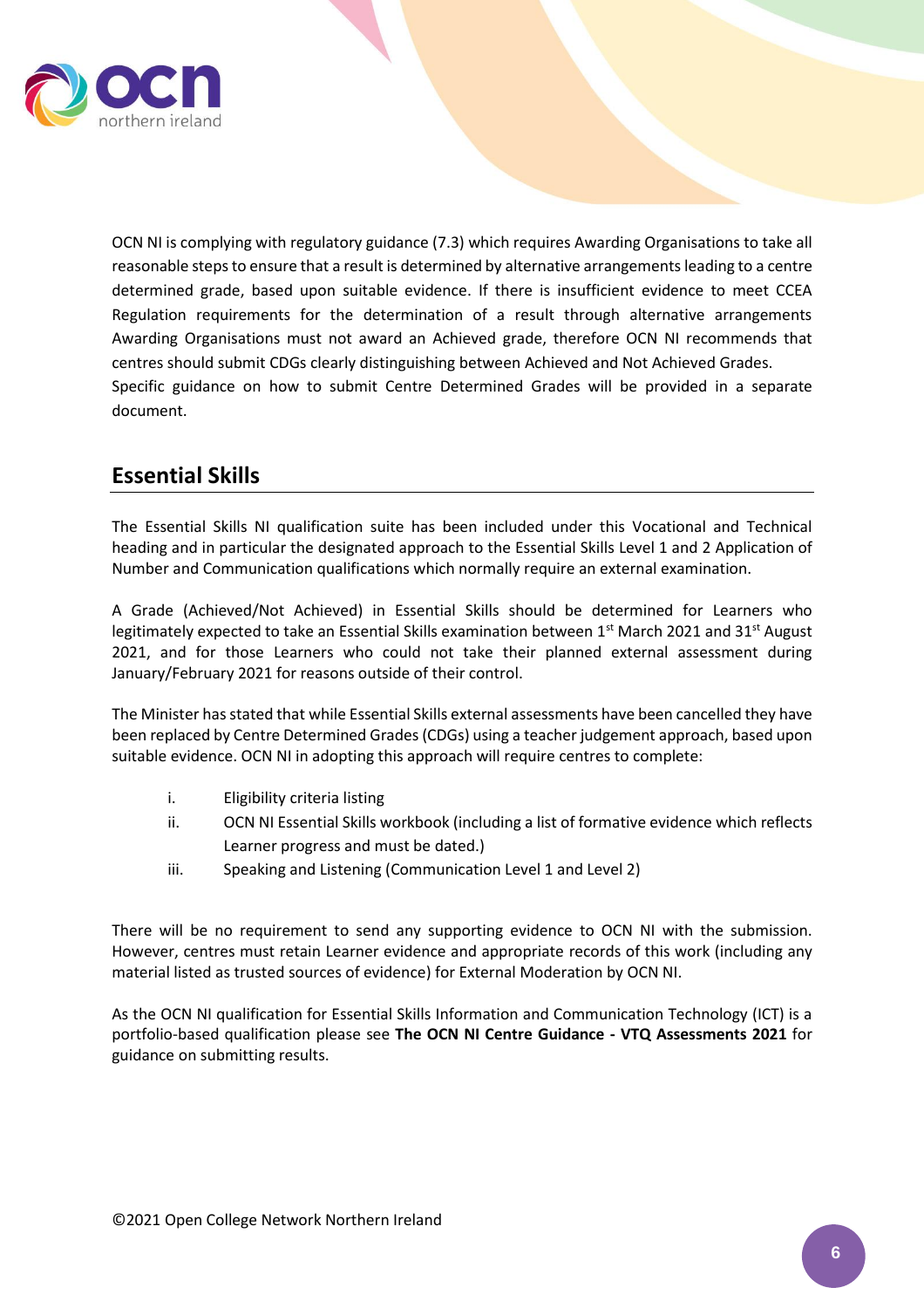

# <span id="page-6-0"></span>**Guidelines for Centre Determined Achieved/Not Achieved Grades**

OCN NI, in discussion with the other awarding organisations and the NI qualifications regulator, have agreed a joint approach to guidance which outlines how centres should work towards reaching a centre determined Achieved/Not Achieved grade. This also includes how awarding organisations will apply quality assurance to centre submissions in controlling the final award.

# <span id="page-6-1"></span>**External Monitoring, Reliability and Validity**

In line with DfE and regulatory guidance, Learner achievement and awarding will be based on trusted sources of evidence tracking the individual performance of Learners and providing evidence of the learning journey to assessment readiness. OCN NI has provided clear criteria which centres must meet in order to submit results. Consequently, we will conduct external monitoring of evidence through sampling candidate evidence listed in the awarding criteria.

#### **OCN NI Quality Assurance Monitoring**

OCN NI will conduct random sampling against submitted evidence to ensure process and practice are reliable and valid and the award can be made. This will be carried out remotely and evidence must be made available upon request. OCN NI is aware of the additional burden on centres and will try to mitigate this as far as possible. Regulatory policy requires centres to have contacts available during the summer period to facilitate external monitoring requests (as stated previously). OCN NI will require a contact who can access Essential Skills evidence so that this process can function effectively.

#### **Centre Internal Quality Assurance**

OCN NI require centres to carry out three quality assurance activites:

- i. Administration process check on details relating to the submissions. This is a due diligence requirement on the completion of submission forms and is intended to confirm that all appropriate criteria have been met before submission claims are made. Centres should be clear that submission claims will identify Achieved/Not Achieved candidates. (Specific guidance on how to submit Centre Determined Grades will be provided in a separate document).
- ii. Centres should carry out internal verification sampling on portfolio evidence to confirm standards are met. Effective records for assessment and internal verification should be retained.
- iii. Head of Centre approval and declaration form to be signed off and submitted.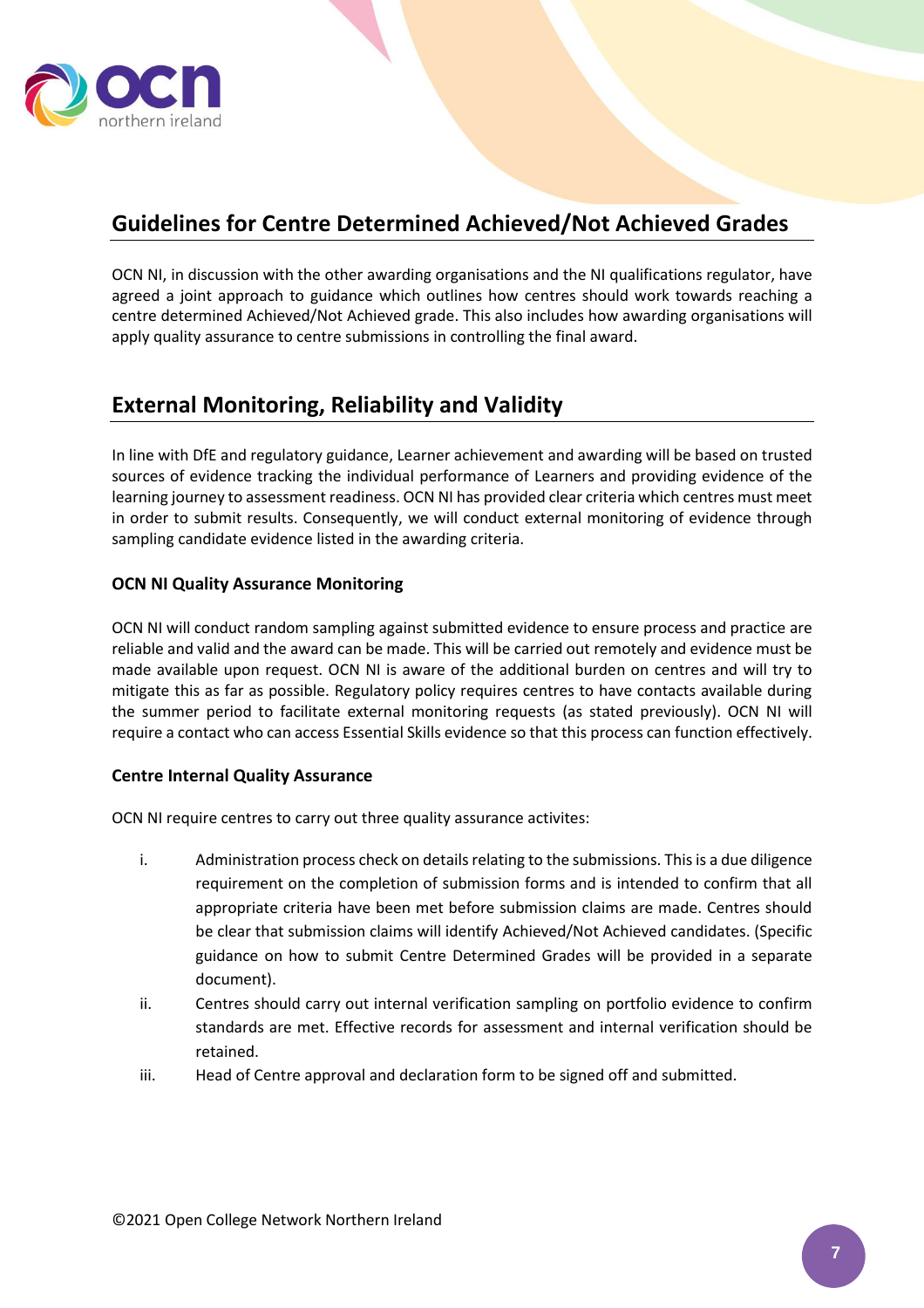

We believe this approach is in the best interests of Learners, Teachers/Tutors and standards. Under the supervision of Heads of Department/Essential Skills Co-ordinators, internal moderation must consider Learner's performance. Centres should base their individual assessment decisions on trusted evidence and use the appropriate OCN NI ES CDG Form to capture a summary justifying their decision which should be signed off by the Centre Head and Essential Skills Co-ordinator as part of the centre quality assurance process.

OCN NI will require a confirmation of % percentage attendance/engagement with the ES NI curriculum which is based on the adult literacy and numeracy standards. Schools should *not* submit candidates for Essential Skills qualifications if they have been solely following a GCSE curriculum as CCEA Regulation advises that this is not appropriate for submission for awarding of Essential Skills qualifications.

#### **Submission Evidence Requirment Criteria**

The following criteria are intended as the recommended approach for centres and OCN NI will require centre staff involved in the delivery of Essential Skills qualifications 'normally' requiring an external assessment (Communication Level 1 and 2 (Reading and Writing) and Application of Number Level 1 and 2) to use these guidance criteria in determining a Achieved/Not Achieved grade for their Essential Skills Learners.

#### **Criteria for Determining the Award**

The key guiding principle for determining the award is that trusted sources of evidence provide the means for determining a Achieved/Not Achieved grade. It is important that determined judgements are objective, and they should only take account of the evidence a Learner has provided. This must include the OCN NI Essential Skills workbook and the list of reliable and trusted evidence supporting progression to achievement. In the autumn OCN NI recommended a teach-assess-bank approach which will enable centres to provide relevant examples of formative evidence.

In determining results through a CDG approach centres should base their grading judgements for these Essential Skills Qualifications on the highest quality evidence in determining individual results. An OCN NI Essential Skills workbook must be completed at the appropriate standard and supported with a list of formative evidence**<sup>1</sup>** (indicating progression on the learning journey to achievement). The Essential Skills workbook will be available to order through QuartzWeb. Additional Guidance on how to order these and claiming results will be sent to centres as an addendum.

**<sup>1</sup>** OCN NI Essential Skills workbook is constructed reflecting the structure of the current external assessment papers (composed of 2 to 3 summative tasks with supporting marking schemes). The workbook also requires Centre Assessors to include a list of examples of formative evidence which reflects the Learner's progress to achievement approximating the standard. The Teacher/Tutor judgement will be recognised in completing the formative evidence list *i.e.* the list can comprise of representative evidence of work carried out by the Learner this should be drawn from evidence referred to in teach-assess-bank guidance provided by OCN NI in October 2020.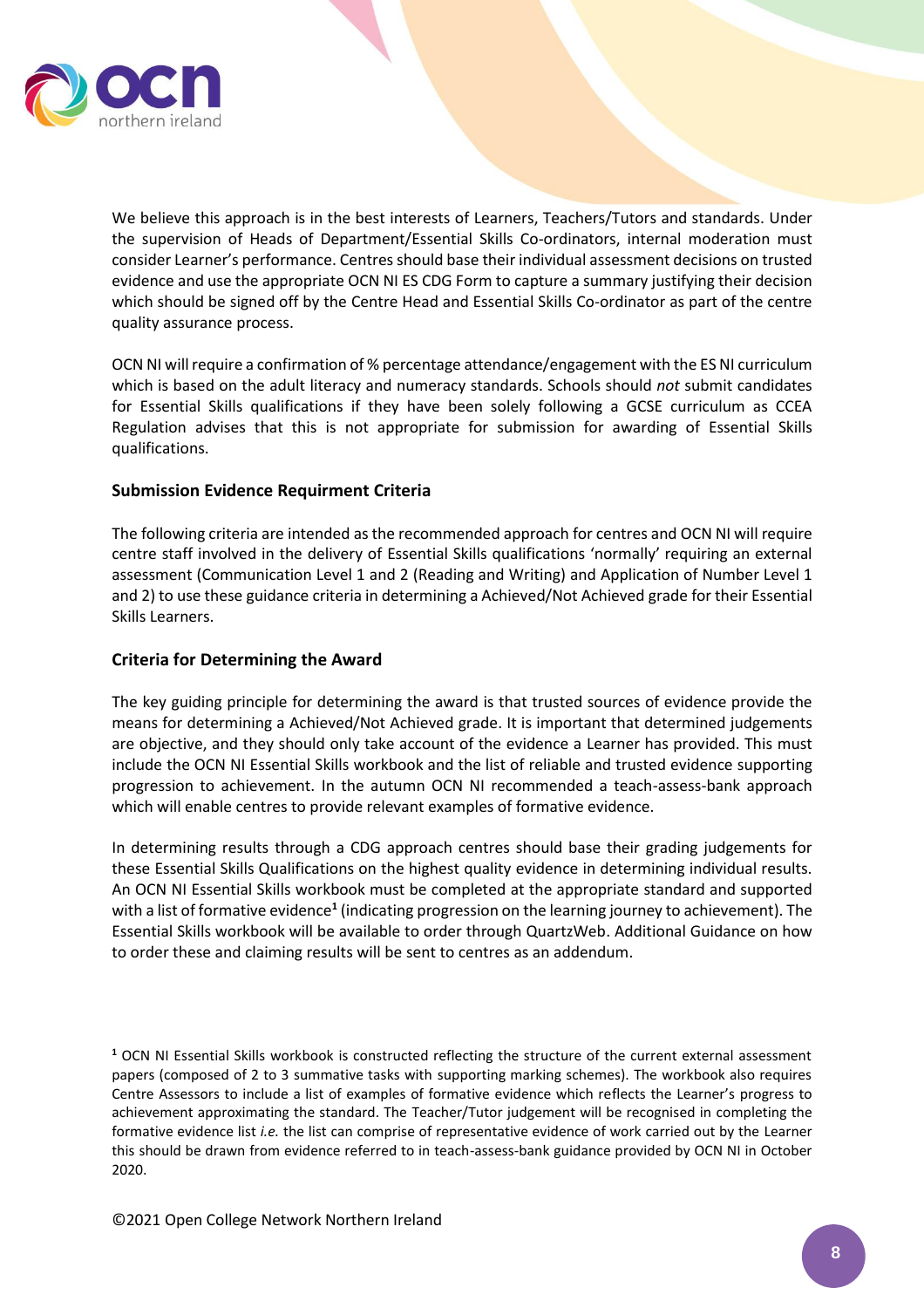

#### **Reasonable Adjustments/Special Considerations**

Where Learners have OCN NI agreed reasonable adjustments or access arrangements (for example extra time), the centre assessment should take account of likely achievement with the reasonable adjustment/access arrangement in place. Please ensure Reasonable Adjustment requests for all Learners being submitted are included in the ES CDG Form.

In the case of Special Considerations, centres should submit a Reasonable Adjustment & Special Consideration form to [essentialskills@ocnni.org.uk](mailto:essentialskills@ocnni.org.uk)

### <span id="page-8-0"></span>**Will there be a right to Appeal?**

There may be some Learners who feel that their Centre Determined Achieved/Not Achieved Grades do not properly reflect their ability. We are all focused on minimising any disadvantage to Learners as a result of these unprecedented circumstances, including allowing for an appeal where appropriate. Learners may appeal their grade to OCN NI through their centre. This will be the right to appeal process for candidates who wish to challenge their result. Learners should be aware that all submissions by centres will be based on reliable sources of evidence and not solely on teacher judgements.

#### *Note*

*1. OCN NI will request and inspect supporting evidence at its discretion in the event of appeals. 2. All external assessments taken before the 28th February 2021 will be issued with a result under normal OCN NI working procedures. The normal OCN NI appeals process will apply for all external assessments prior to the affected period.*

### <span id="page-8-1"></span>**Department Approval**

All centre submissions for Essential Skills must be based on reliable and trusted sources of evidence as outlined by OCN NI and confirmed in conjunction with the submissions criteria. They should be reviewed by the Teacher/Tutor and quality assured by the Head of Department/Essential Skills Coordinator.

Where a staff member might have a personal interest in the performance of a candidate (for example as a relative), this must be disclosed to the Head of Centre. The Head of Centre must make appropriate arrangements to ensure any perceived or actual conflict of interest is appropriately addressed.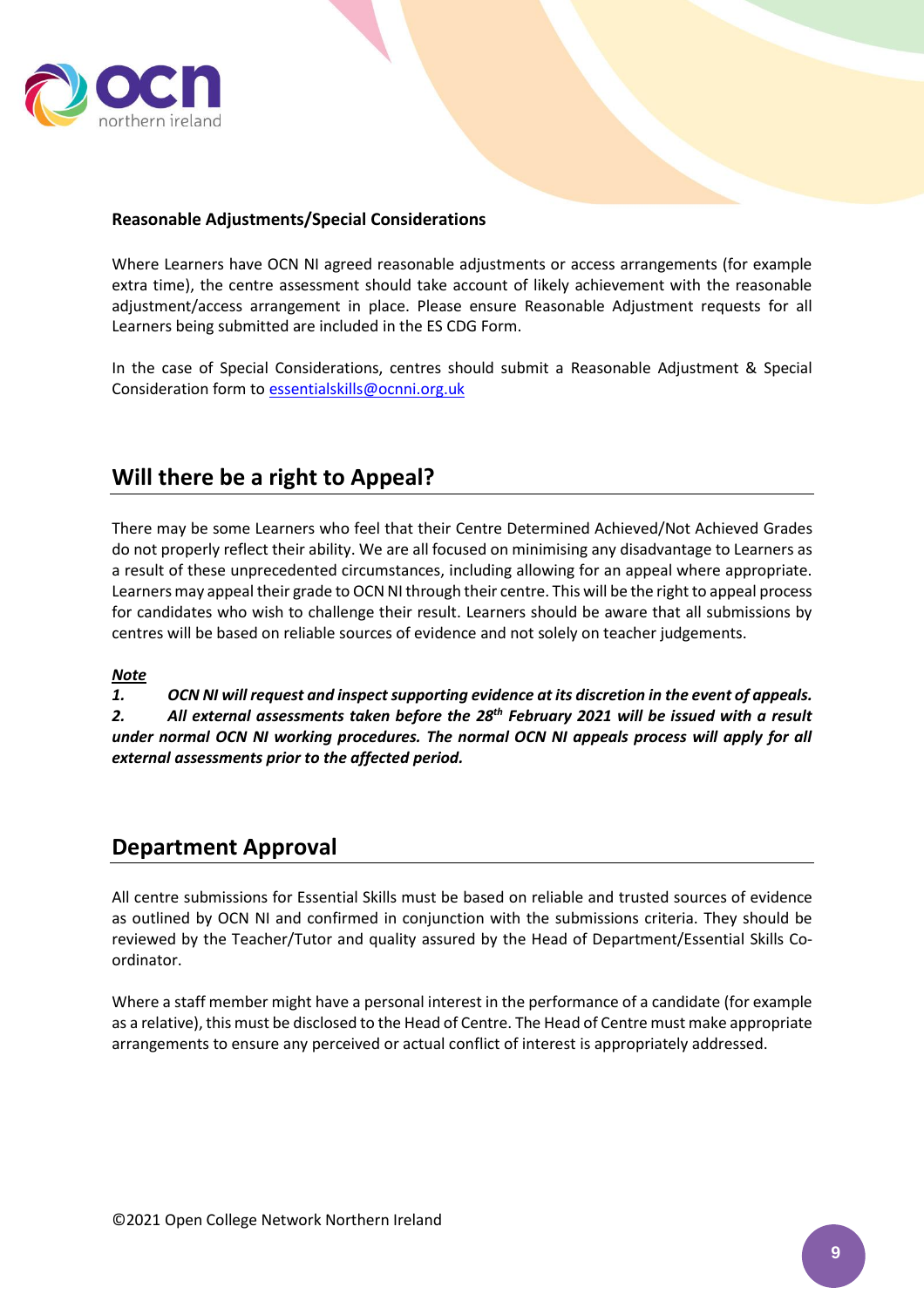

# <span id="page-9-0"></span>**Head of Centre Approval and Declaration**

*The Head of Centre will be required to confirm that the Centre Determined Grades are a true representation of Learner performance which have been based on trusted sources of evidence and internal quality checks. If the Head of Centre is unavailable to do this, the Board of Governors may delegate a deputy Head of Centre. However, the Board of Governors should notify OCN NI of this change. In reviewing these Centre Determined Grades, the Head of Centre should consider the distribution of the Centre Determined Grades in comparison to results achieved by the centre in previous two years where this is available.*

*The Head of Centre will be required to submit the following declaration before the data is submitted.* 

*I confirm that these Centre Determined Grades for Learners are accurate and represent the professional Centre Determined Grades made by my staff and based on reliable sources of evidence provided by each Learner. Having reviewed the relevant processes and data, I understand that OCN NI will conduct external monitoring and sampling of submissions. I am confident that they honestly and fairly represent an internal quality assured process as outlined in OCN NI's guidance, and they have not been disclosed to either the candidate or their parent/guardian/carer. If the profile of results submitted is substantially different from what might be expected based on my centre's results in the previous two years, where available, and the prior attainment of this year's Learners, I understand that we may be asked to clarify the results for my centre and that they may be adjusted to bring them into line with overall standards.*

## <span id="page-9-1"></span>**How to Submit Information**

OCN NI has adapted its IT systems to collect this data in a way that is as straightforward as possible for the centre. The final deadline for submission of data will be specified by OCN NI in line with the agreed closure date of the awarding window for 2021. When the IT system is completed, OCN NI awarding organisation will issue instructions on how to submit information. Centres can commence the work to generate Centre Determined Grades, but they will not be able to submit data or have access to the OCN NI Essential Skills workbook until week beginning 5<sup>th</sup> April 2021. Centres should ensure they have followed OCN NI guidance and completed the criteria check before submission. If centres do not submit the required information about a student by the specified date(s), it will not be possible to provide an award for that student.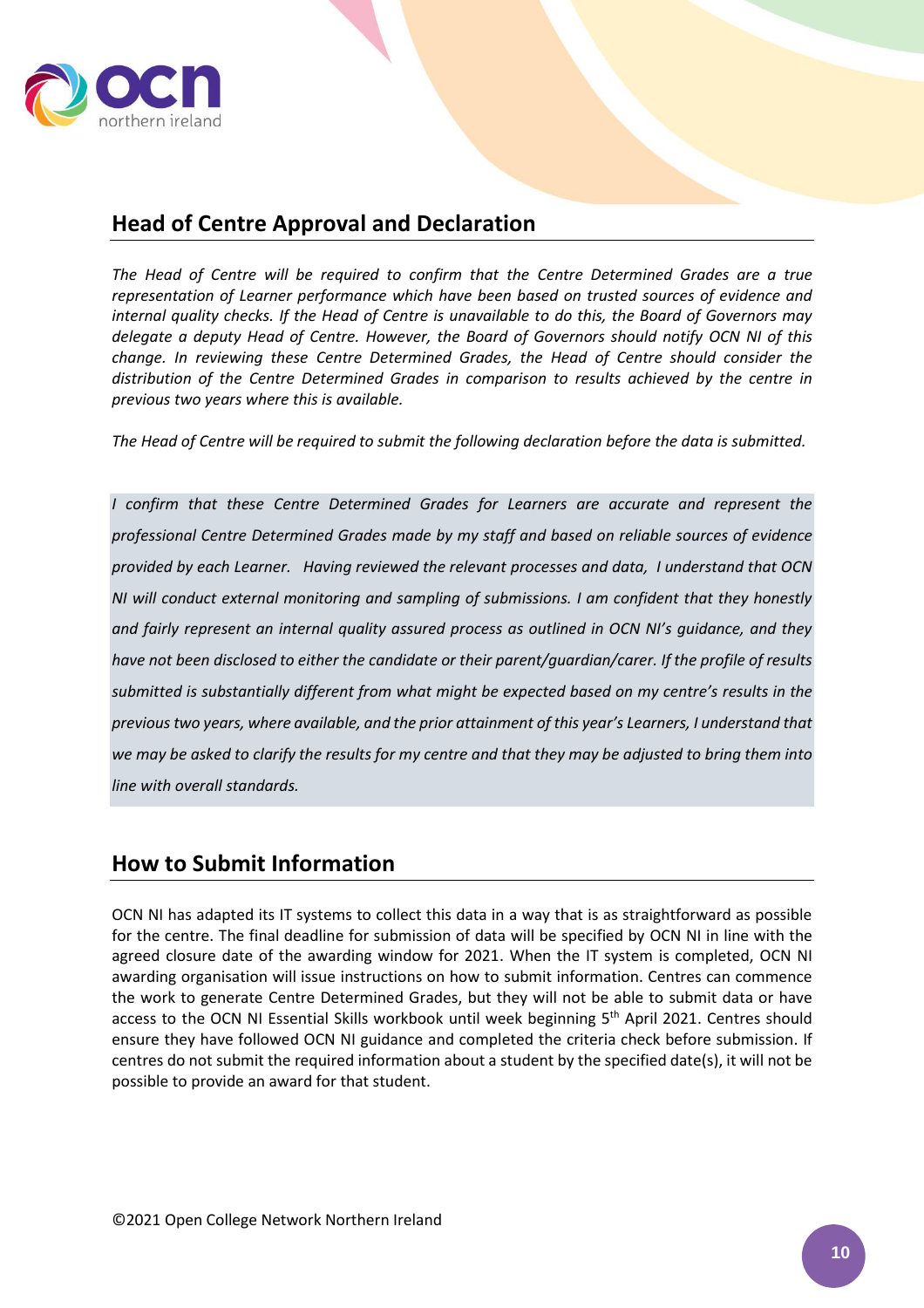

OCN NI has adapted QuartzWeb to accommodate Centre Determined Achieved/Not Achieved Grades in a way that is as straightforward as possible for the centre. The final deadline for submission of results is 31st August 2021. **All results determined through alternative arrangements will be issued by** *12th August 2021* **for Learners who have completed assessments and submitted by 30th June 2021 and as soon as possible after assessment is complete for all remaining Learners. (As outlined by Regulatory Guidance).**

## <span id="page-10-0"></span>**Centre Action Checklist**

Ensure you have completed the checklist before making your submissions.

- *1. Sign declaration from the Head of Centre or Deputy (as above) and email to [compliance@ocnni.org.uk](mailto:compliance@ocnni.org.uk)*
- *2. Submit marksheets via QuartzWeb (refer to How to upload Essential Skills results guidance)*
- *3. Submit ES CDG Form to [essentialskills@ocnni.org.uk](mailto:essentialskills@ocnni.org.uk)*
- *4. Retain evidence for OCN NI external monitoring*

# <span id="page-10-1"></span>**Contact Details**

If you have any queries about the OCN NI operating procedures please do not hesitate to contact us.

| Nature of query                    | Who to contact               | email address & tel no        |
|------------------------------------|------------------------------|-------------------------------|
| General queries                    | <b>Customer Services</b>     | customerservices@ocnni.org.uk |
| Course administration              |                              | Tel: 028 90463990             |
| Online registration &              |                              |                               |
| certification (Quartz)             |                              |                               |
| <b>Head of Centre Declarations</b> | Compliance & Audit           | compliance@ocnni.org.uk       |
| <b>ES CDG Forms</b>                | <b>Essential Skills Team</b> | essentialskills@ocnni.org.uk  |
|                                    |                              | Tel: 028 9046 3990            |
|                                    |                              |                               |
| Fees                               | Accounts                     | accounts@ocnni.org.uk         |
| <b>Invoices</b>                    |                              | Tel: 028 90463990             |

It is our policy to deal with queries in a clear and friendly manner, with no undue delay and preferably within 48 hours. If we are unable to respond fully within 48 hours, we will provide you with an estimated response date.